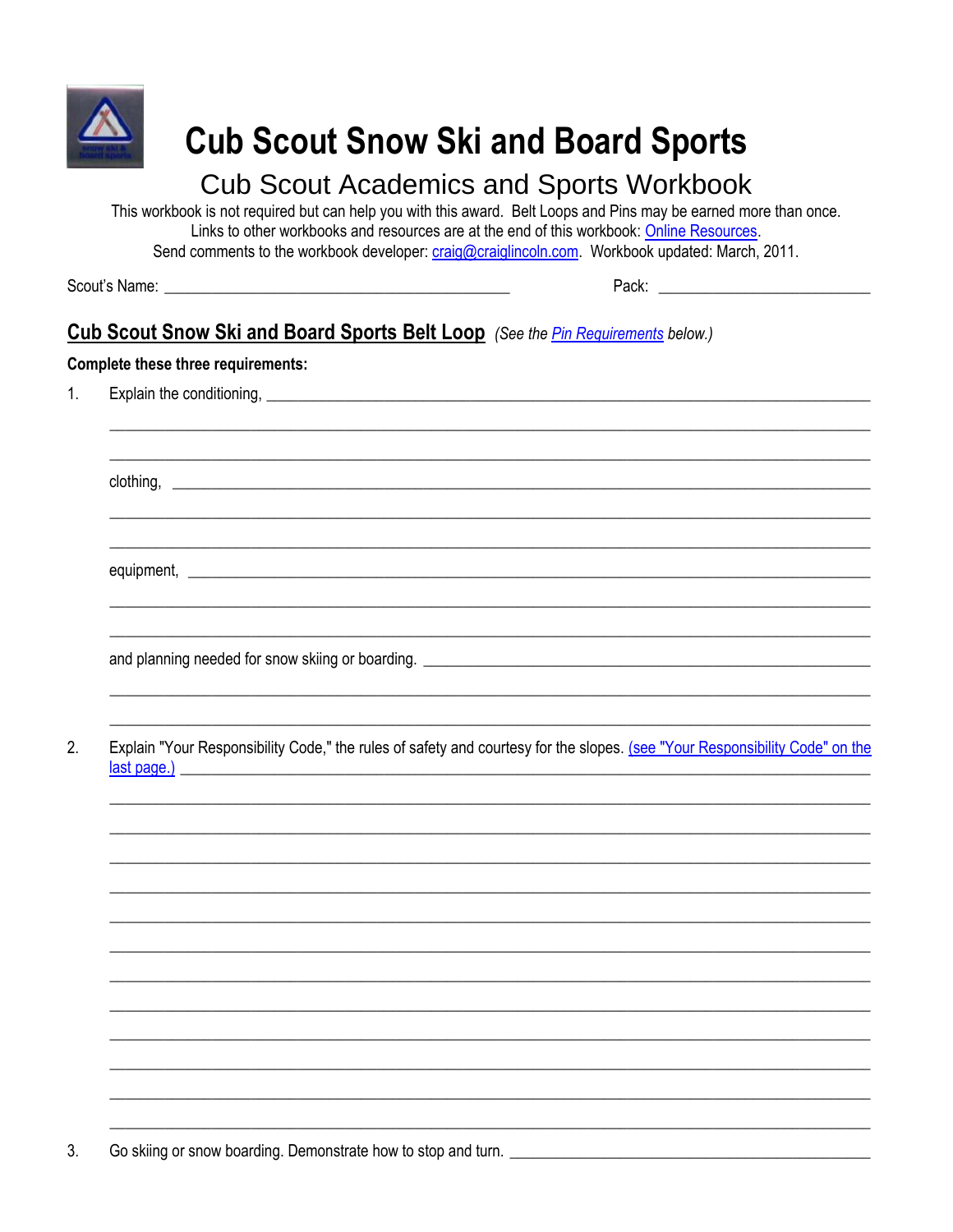<span id="page-1-0"></span>Scout's Name: <u>\_\_\_\_\_\_\_\_\_\_\_\_\_\_\_\_\_\_\_\_\_\_\_\_\_\_\_\_\_\_\_\_\_</u>

## **Cub Scout Snow Ski and Board Sports Pin**

|  | Earn the Cub Scout Snow Ski and Board Sports belt loop, and complete five of the following requirements:                                                                                     |  |  |  |  |  |
|--|----------------------------------------------------------------------------------------------------------------------------------------------------------------------------------------------|--|--|--|--|--|
|  |                                                                                                                                                                                              |  |  |  |  |  |
|  |                                                                                                                                                                                              |  |  |  |  |  |
|  |                                                                                                                                                                                              |  |  |  |  |  |
|  | $\Box$ 2. Describe the five universal symbols used to indicate ski trail difficulty.                                                                                                         |  |  |  |  |  |
|  |                                                                                                                                                                                              |  |  |  |  |  |
|  |                                                                                                                                                                                              |  |  |  |  |  |
|  |                                                                                                                                                                                              |  |  |  |  |  |
|  |                                                                                                                                                                                              |  |  |  |  |  |
|  | □ 5. Explain why it is important to protect nature and wildlife while skiing or snowboarding. ■ 15. Explain why it is important to protect nature and wildlife while skiing or snowboarding. |  |  |  |  |  |
|  |                                                                                                                                                                                              |  |  |  |  |  |
|  |                                                                                                                                                                                              |  |  |  |  |  |
|  |                                                                                                                                                                                              |  |  |  |  |  |
|  |                                                                                                                                                                                              |  |  |  |  |  |
|  | □ 6. Practice skiing or snowboarding for at least five hours. You can do this in more than one day.                                                                                          |  |  |  |  |  |
|  |                                                                                                                                                                                              |  |  |  |  |  |
|  |                                                                                                                                                                                              |  |  |  |  |  |
|  |                                                                                                                                                                                              |  |  |  |  |  |
|  |                                                                                                                                                                                              |  |  |  |  |  |
|  |                                                                                                                                                                                              |  |  |  |  |  |
|  |                                                                                                                                                                                              |  |  |  |  |  |
|  |                                                                                                                                                                                              |  |  |  |  |  |